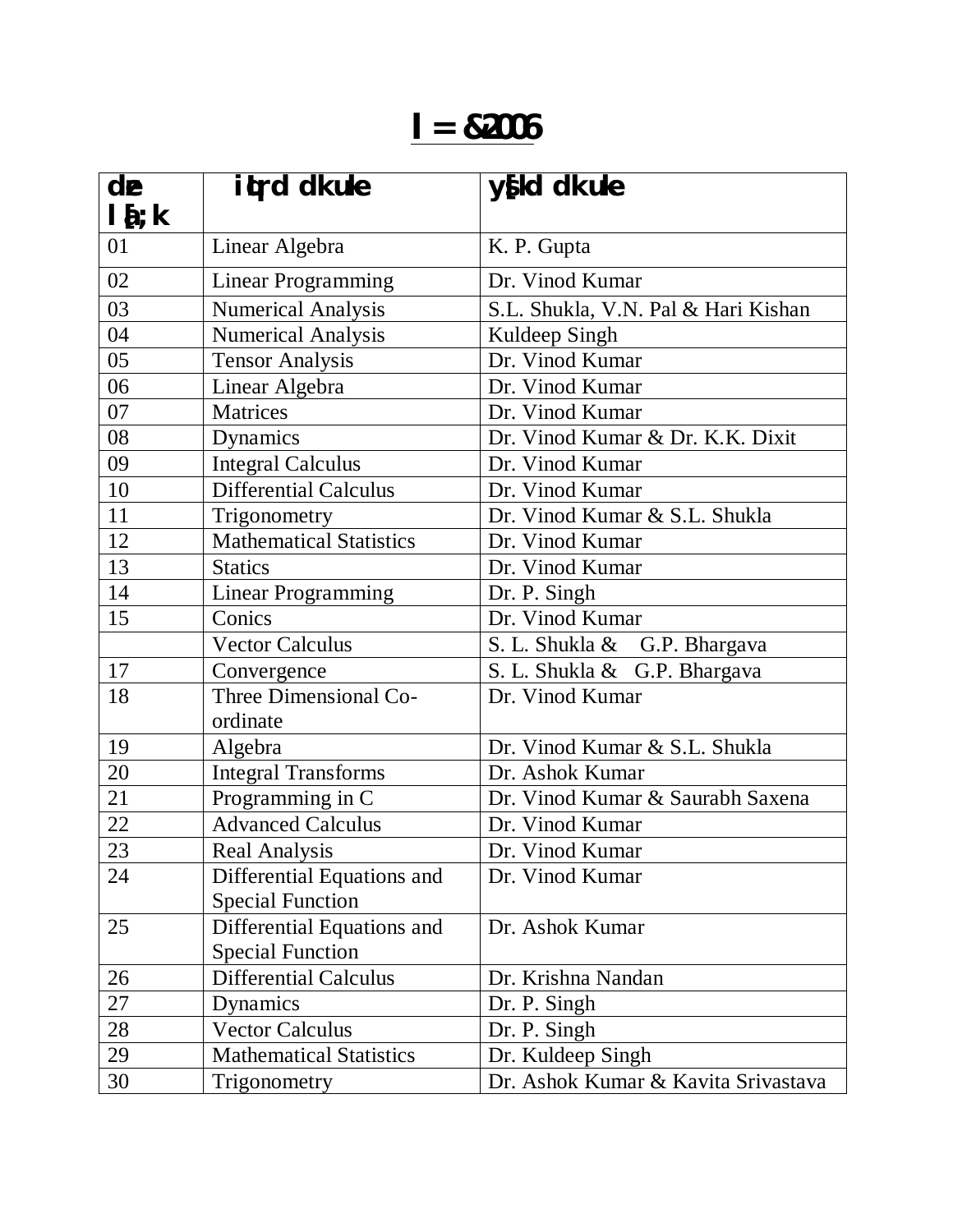| 31 | Geometry                                             | Dr. P. Singh                                |
|----|------------------------------------------------------|---------------------------------------------|
| 32 | Algebra                                              | Dr. Ashok Kumar & Kavita Srivastava         |
| 33 | <b>Matrices</b>                                      | Dr. Ashok Kumar & Kavita Srivastava         |
| 34 | <b>Integral Calculus</b>                             | Dr. Krishna Nandan                          |
| 35 | Linear Algebra                                       | Dr. Ashok Kumar & Kavita Srivastava         |
| 36 | <b>Statics</b>                                       | Dr. P. Singh                                |
| 37 | <b>Tensors</b>                                       | Dr. Ashok Kumar & Kavita Srivastava         |
| 38 | <b>Complex Analysis</b>                              | Dr. P. Singh                                |
| 39 | vd'k#dh dk thou vkj fofo/krk                         | ilkr cktibl, oajke mtkxj f}onh              |
| 40 | vkuoka' kdh                                          | ilkr cktibl, oajke mtkxj f}onh              |
| 41 | dkf"kdk foKku, oa Hktf.kdh                           | ilkr cktibl, oajke mtkxj f}onh              |
| 42 | tbdf; dh, oa tb jlk; u                               | jke mtkxj f}onh                             |
| 43 | tb 0; ogkj, oa tb fodkl                              | jke mtkxj f}o <b>n</b> h                    |
| 44 | i "Boá'k; ka dk thou vký fofo/krk                    | MKO vkeidk"koekl                            |
| 45 | fo"kk.kg/k&thok.kg/ksykbdbl vkg                      | $Mk$ <sup><math>t</math></sup> ; dju fl $q$ |
|    | dodks dh fofo/krk rFkk i kj fEHkd                    |                                             |
|    | ikni jkx foKku                                       |                                             |
| 46 | ouLifr foKku ¼ kbukoDVhfj; k½                        | $Mk$ <b>0</b> t; dju fl $q$                 |
| 47 | <b>OULI fr foKku WfjMkQkbVI 1/2</b>                  | $Mk$ <b>U</b> t; dju fl $q$                 |
| 48 | vkorfoft; ks dh fofo/krk mudh                        | $Mk$ 0 $t$ ; dju fl $q$                     |
|    | ofxidh vk\$ vkfFkid ouLifr foKku                     |                                             |
| 49 | , fUt ; kki eldh I jpuk fodkl, oa<br>ittuu           | $Mk$ <b>U</b> t; dju fl $q$                 |
| 50 | ikni dk; ldh tô jlk; fudh                            | $Mk\mathbf{0}$ t; dju fl $\mathbf{g}$       |
| 51 | dkclud jl k; u                                       | $Mk$ 0 vkj0, u0 jk;                         |
| 52 | vdkclud jl k; u                                      | $Mk$ 0 $\vee$ kj0 , u0 jk;                  |
| 53 | Hkbfrd jl k; u                                       | $Mk$ 0 $\vee$ kj0 , u0 jk;                  |
| 54 | dkclud jl k; u                                       | feJk] dkyjk, oa#eh                          |
| 55 | <b>Physical Chemistry</b>                            | Dr. S.S.S. Kushwaha                         |
| 56 |                                                      | Dr. H.N. Krishan moorty                     |
| 57 | <b>Plant Physiology</b><br><b>Advances in Botany</b> | S.N. Pandey & Ajanta Chaddha                |
| 58 |                                                      | Ashok Bendra & Ashok Kumar                  |
|    | <b>Economic Botany</b>                               |                                             |
| 59 | <b>Taxonomy of Angiosperms</b>                       | Priti Shukla & Sital P. Mishra              |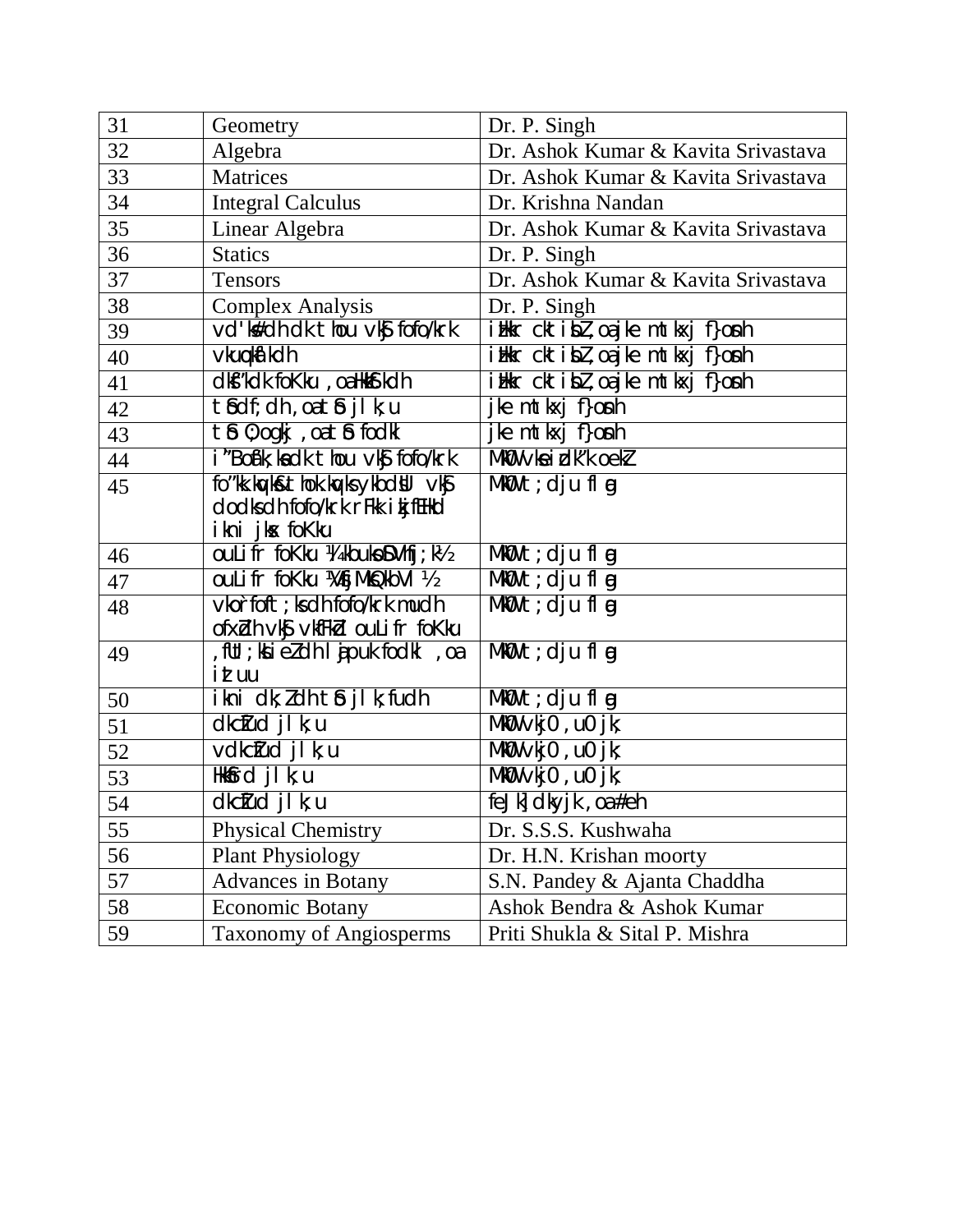## **l=&2007**

| $de$ $\mathbf{i}$ ; $\mathbf{k}$ | iturd dk uke                                          | y{kd dk uke                                                               |
|----------------------------------|-------------------------------------------------------|---------------------------------------------------------------------------|
| 01                               | <b>Advanced Calculus</b>                              | Dr. Vinod Kumar                                                           |
| 02                               | <b>Real Analysis</b>                                  | Dr. Vinod Kumar                                                           |
| 03                               | <b>Numerical Analysis</b>                             | S.L. Shukla, V.N. Pal & Hari Kishan                                       |
| 04                               | <b>Tensor Analysis</b>                                | Dr. Vinod Kumar                                                           |
| 05                               | Convergence                                           | Dr. Vinod Kumar & S.L. Shukla                                             |
| 06                               | Programming in C                                      | Dr. Vinod Kumar & Saurabh Saxena                                          |
| 07                               | vdkctud jlk; u & III                                  | $f = i$ kBh, oaf $=$ i kBh                                                |
| 08                               | $dkc$ <i>tud</i> $j$ $k$ ; $u$ & $III$                | feJk $dk$ yjk, oa#eh                                                      |
| 09                               | Physical Chemistry - III                              | Dr. S. S. S. Kushwaha                                                     |
| 10                               | Practical Chemistry - III                             | Mishra,m Kalra & Roomi                                                    |
| 11                               | ; kii=dh, oa i nkFklds xqk                            | $\text{txnh}'$ k pllnz mik $\mathcal{U}$ ; k;                             |
| 12                               | Heat Thermodynamics and<br><b>Statistical Physics</b> | J. P. Agrawal and Satya Prakash                                           |
| 13                               | Vibration and Waves                                   | Dr. K.K. Srivastava                                                       |
| 14                               | <b>Advanced Quantum</b><br>Mechanics                  | Satya Prakash                                                             |
| 15                               | <b>Statistical Mechanics</b>                          | Satya Prakash                                                             |
| 16                               | Atomic & Molecular                                    | Rajkumar                                                                  |
|                                  | Spectra Laser                                         |                                                                           |
| 17                               | <b>Solid State Physics</b>                            | R.L. Singhal                                                              |
| 18                               | Practical Zoology - III                               | S.C. Araval, Arun Ashthana & I. Jindal                                    |
| 19                               | Practical Botany - III                                | Dr. O.P. Sharma                                                           |
| 20                               | i xkeh ouLifr foKku& I                                | , $10$ , $u0$ ik. Mş $]$ $v$ t $u$ rk $p$ M $\lt$ k, $o$ a $x$ hrk ik. Ms |
| 21                               | i xkeh ouLifr foKku&II                                | , 10, u0ik.Ms ] vtUrk pM <k, ik.ms<="" oaxhrk="" td=""></k,>              |
| 22                               | ixkeh ouLifr foKku & III                              | , 10, u0ik.Ms ] vtUrk pM <k, ik.ms<="" oa="" td="" xhrk=""></k,>          |
| 23                               | ikfjfLFkdh, oai; kbj.k                                | iho Mho "ekl                                                              |
| 24                               | Endocrinology $&$                                     | Dr. K. V. Sashtry                                                         |
|                                  | <b>Reprodutive Biology</b>                            |                                                                           |
| 25                               | Ecology and Environment                               | P. D. Sharma                                                              |
| 26                               | Biotechniques Theory of<br>Practice                   | S. V. S. Rana                                                             |
| 27                               | <b>Mathematical Physics</b>                           | B. S. Rajput                                                              |
| 28                               | Practical Physics -III                                | S.L. Gupta &<br>V. Kumar                                                  |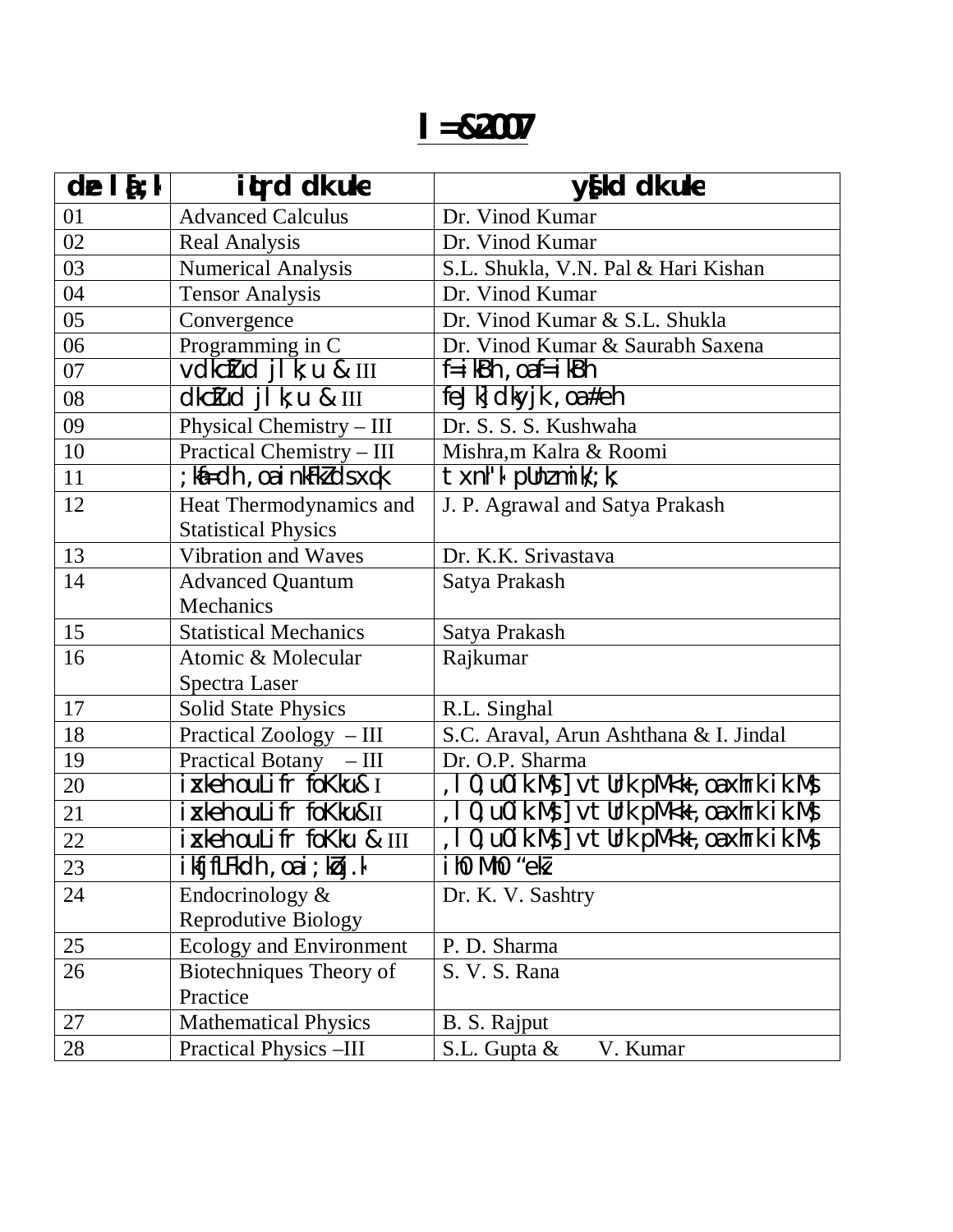| de $\mathbf{I}$ $\mathbf{\Sigma}$ : k | <b>it</b> rd dk uke                | $y$ fkd dk uke                       |
|---------------------------------------|------------------------------------|--------------------------------------|
| 01                                    | Physical Chemistry-2               | DR. S.S.S. Kushwaha                  |
| 02                                    | <b>Numerical Analysis</b>          | S.L. Shukla, V.N. Pal & Hari Krishan |
| 03                                    | Practical Chemistry - Vol.-III     | Mishra, Kalra & Roomi                |
| 04                                    | A Text Book of Physics – Kineto    | Satish Chandra                       |
|                                       | Theory & Thermodynamics            |                                      |
| 05                                    | <b>Oscillations Waves</b>          | Satish Chandra                       |
| 06                                    | Mechanics and Properties of        | Satish Chandra                       |
|                                       | Matter                             |                                      |
| 07                                    | <b>Complex Analysis</b>            | Dr. Vinod Kumar                      |
| 08                                    | <b>Nuclear Physics</b>             | S.N. Ghosal                          |
| 09                                    | <b>Elements of Nuclear Physics</b> | M.L. Pandey & R.S. Yadav             |
| 10                                    | ikfjfLFkfrdh, oa i ; kbj.k         | ihO MhO"ekZ                          |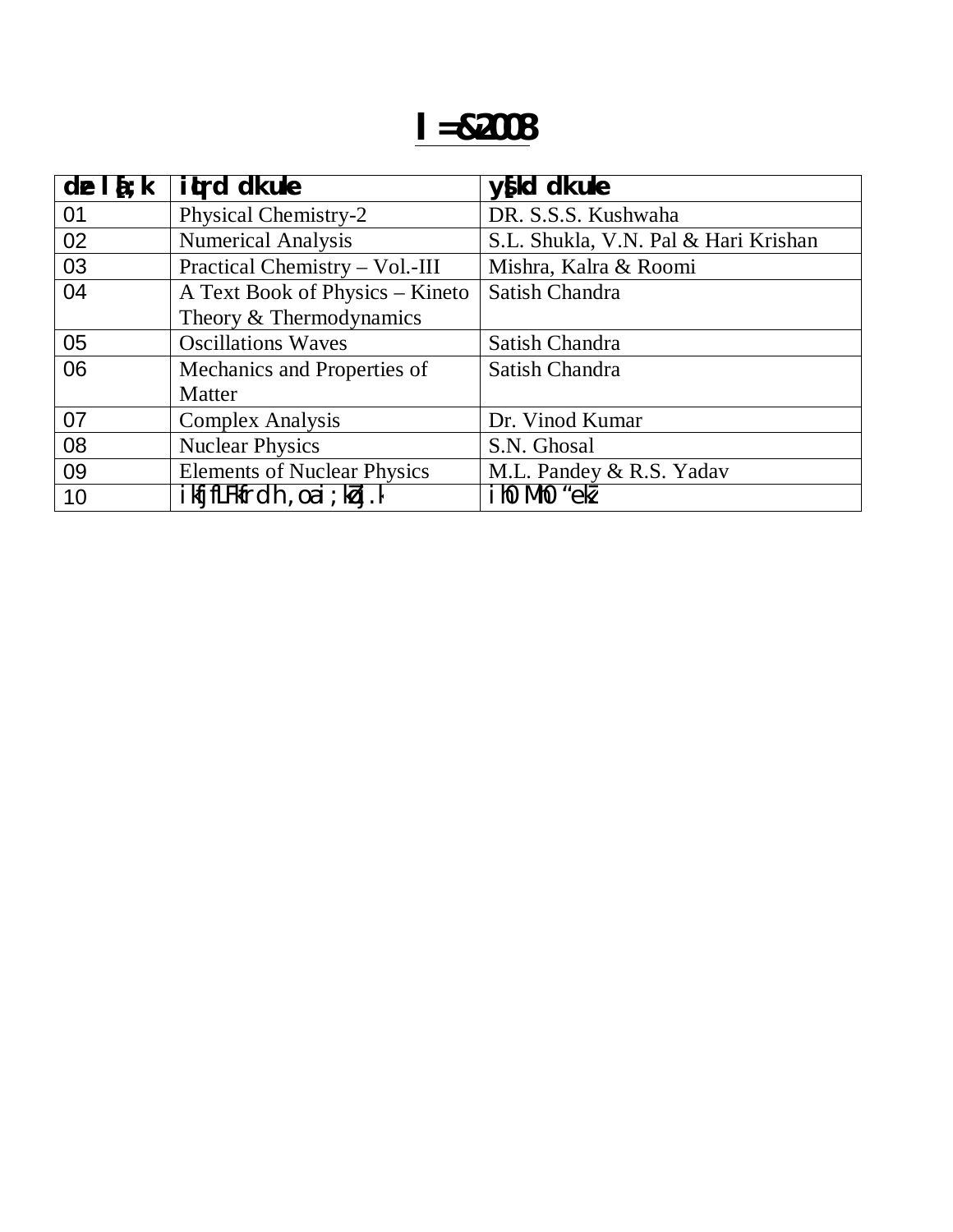## **l=&2009**

| de<br>$I_{i}$ | it rd dk uke                                                  | $y$ [kd dk uke             | $\mathbf{ifr}$ ; ladh<br>$l\{t;k$ |
|---------------|---------------------------------------------------------------|----------------------------|-----------------------------------|
| 01            | Modern Approach to<br><b>Chemical Calculation</b>             | Ramendra C. Mukharji       | 01                                |
| 02            | Linear Programming                                            | P. N. Chatterji            | 01                                |
| 03            | Probability Theory                                            | E. S. Wentzel              | 01                                |
| 04            | <b>Optics and Atomic Physics</b>                              | Satya Prakash              | 01                                |
| 05            | Objective and Short Answer<br><b>Type Question in Physics</b> | Bhagwati Prasad Srivastava | 01                                |
| 06            | <b>Practical Chemistry</b>                                    | S. Giri                    | 01                                |
| 07            | <b>Hand Book of Physics</b>                                   | <b>B.</b> Yavorsky         | 01                                |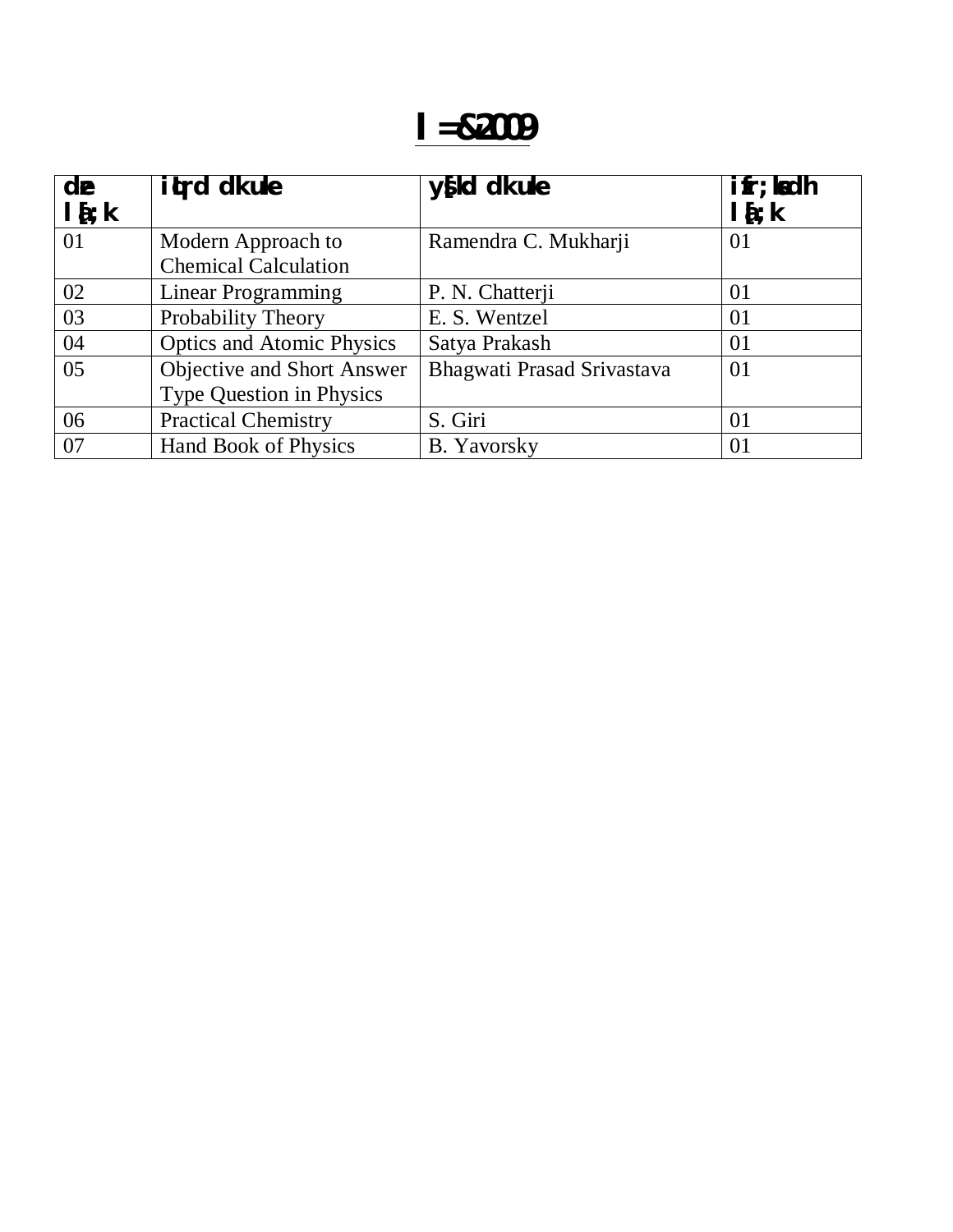| de<br>$l\bar{i}$ : k | <b>ited dk uke</b> | $y$ [kd dk uke    | <b>ifr; ladh</b><br>15:k |
|----------------------|--------------------|-------------------|--------------------------|
|                      | Genetics           | Sailja Chatterjee |                          |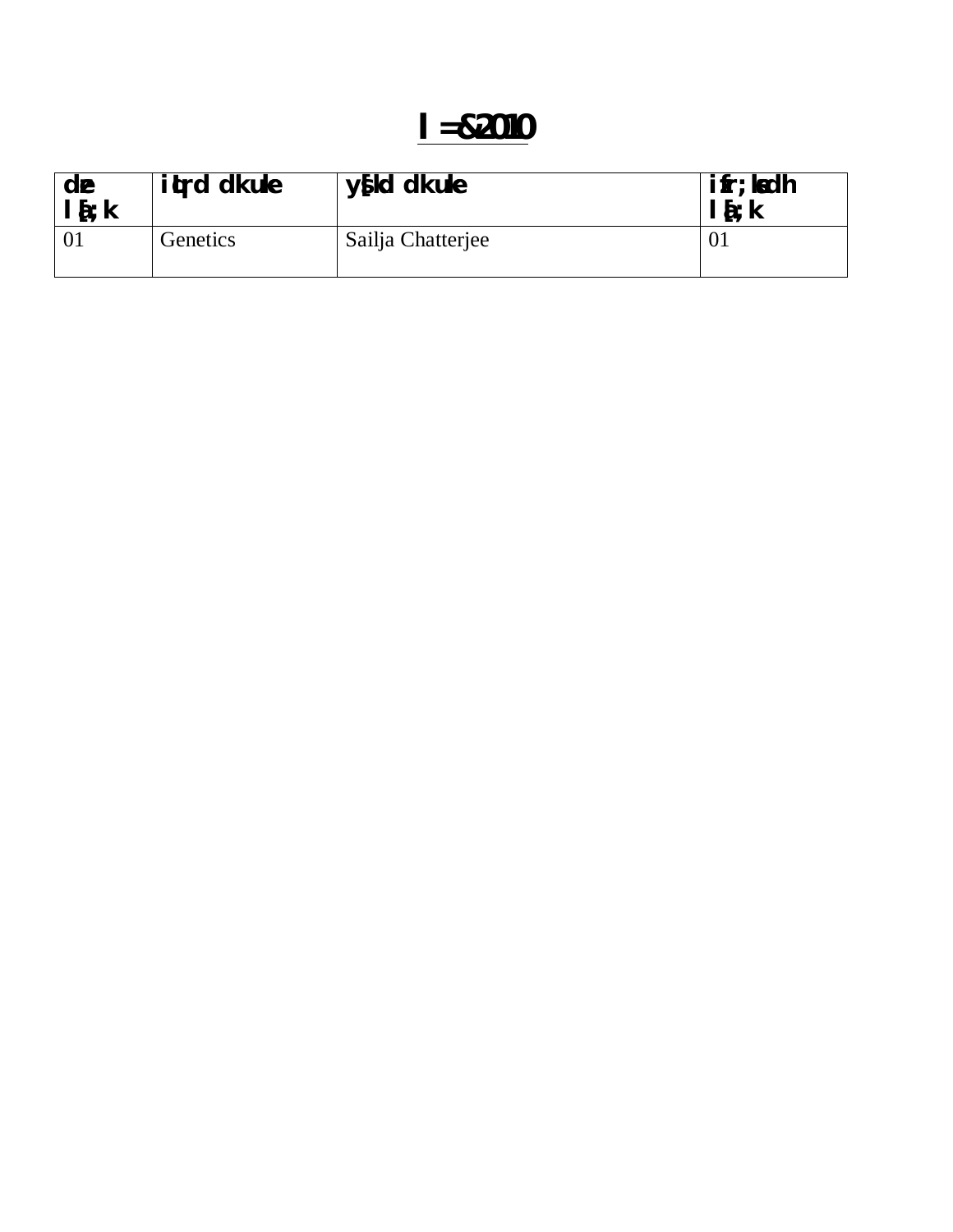# **l=&2012**

|    | De $\left  \frac{1}{2} \right $ it is dk uke                    | y{kd dk uke                        | $\mathbf{ifr}; \mathbf{hdh}$<br>$\mathbf{I}$ {; k |
|----|-----------------------------------------------------------------|------------------------------------|---------------------------------------------------|
| 01 | <b>Plant Anatomy</b>                                            | B.P. Pandey                        | 02                                                |
| 02 | Modern Botany and Economy<br><b>Botany</b>                      | S. N. Pandey & Meeta Pandey        | 01                                                |
| 03 | <b>Plant Physiology</b>                                         | H. S. Srivastava                   | 01                                                |
| 04 | Plant Pathology: Pathogen and<br><b>Plant Disease</b>           | B. P. Pandey                       | 01                                                |
| 05 | <b>Plant Pathology</b>                                          | H. N. Srivastava                   | 01                                                |
| 06 | <b>Embryology Angiosperms</b>                                   | B. P. Pandey                       | 01                                                |
| 07 | Fungi Bacteria, Lichens and<br><b>Viruses</b>                   | S. K. Gupta                        | 01                                                |
| 08 | An Introduction to Fungi                                        | H. C. Dube                         | 01                                                |
| 09 | A Text Book of Practical<br><b>Botany I</b>                     | <b>Ashok Bendre</b>                | 01                                                |
| 10 | Applied Zoology and Ethology                                    | Dr. Veer Bala Rastogi              | 01                                                |
| 11 | <b>Plant Ecology Genetics and</b><br>Evaluation                 | P. L. Kochhar                      | 01                                                |
| 12 | <b>Outlines of Plant Physiology</b>                             | K. N. Rao, T. S.<br>Partha&G.S.Rao | 01                                                |
| 13 | Fungi : Lichens, Bacteria,<br><b>Viruses and Plant Diseases</b> | H. N. Srivastava                   | 01                                                |
| 14 | Fungi : Lichens, Bacteria,<br><b>Viruses and Plant Diseases</b> | H.N. Srivastava                    | 01                                                |
| 15 | <b>Advances in Botany</b>                                       | S.N. Pandey & Ajanta<br>Chaddha    | 01                                                |
| 16 | A Text of Fungi                                                 | G. L. Chopra & V. Verma            | 01                                                |
| 17 | A Text of Fungi, Bacteria<br>and Viruses                        | H. C. Dube                         | 01                                                |
| 18 | Vertebrates                                                     | R. L. Kotpal                       | 01                                                |
| 19 | A Text of Practical Physics<br>$Vol - 2$                        | Rama Krishna                       | 01                                                |
| 20 | Advances in Botany Vol -<br>3                                   | S.N. Pandey & Ajanta<br>Chaddha    | 01                                                |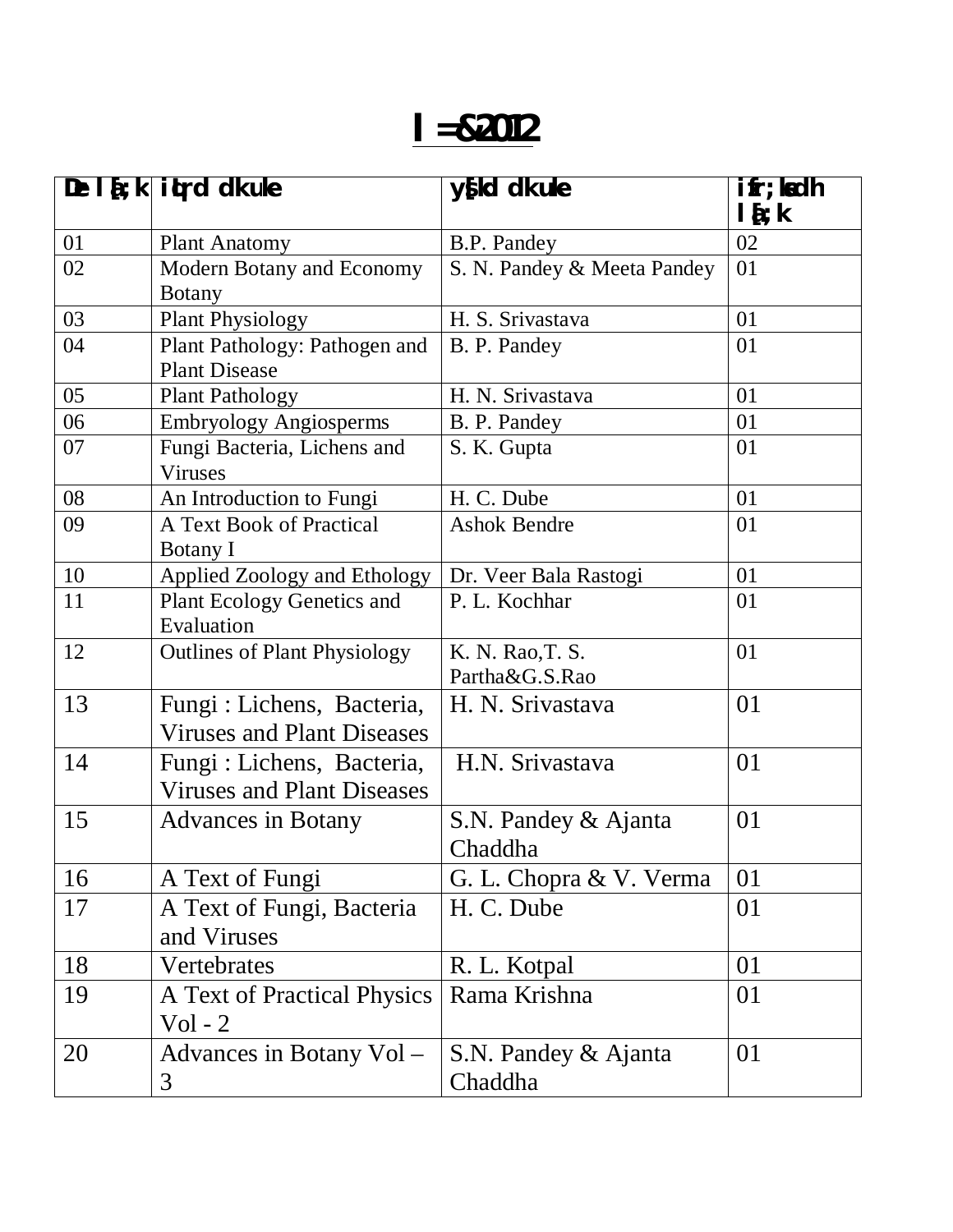| 21 | Advances in Botany Vol -     | S.N. Pandey & Ajanta      | 01 |
|----|------------------------------|---------------------------|----|
|    | 2                            | Chaddha                   |    |
| 22 | A Text of Fungi              | G. L. Chopra              | 01 |
| 23 | A Text of Botany : $Vol - 2$ | Singh, Pandey & Jain      | 01 |
| 24 | A Text of Plant Anatomy      | Dr. P. C. Vashishtha      | 01 |
| 25 | A Manual of Practical        | O. P. Sharma              | 01 |
|    | $Botany - Vol - II$          |                           |    |
| 26 | <b>Practical Zoology</b>     | Prem Singh                | 01 |
|    | Chordates                    |                           |    |
| 27 | <b>Advanced Inorganic</b>    | Satya Prakash, G. D. Tuli | 01 |
|    | Chemistry                    | & S. K. Basu              |    |
| 28 | <b>Economic Botany</b>       | Ashok Bendre & Ashok      | 01 |
|    |                              | Kumar                     |    |
| 29 | An Introduction to Fungi     | J. P. Srivastava          | 01 |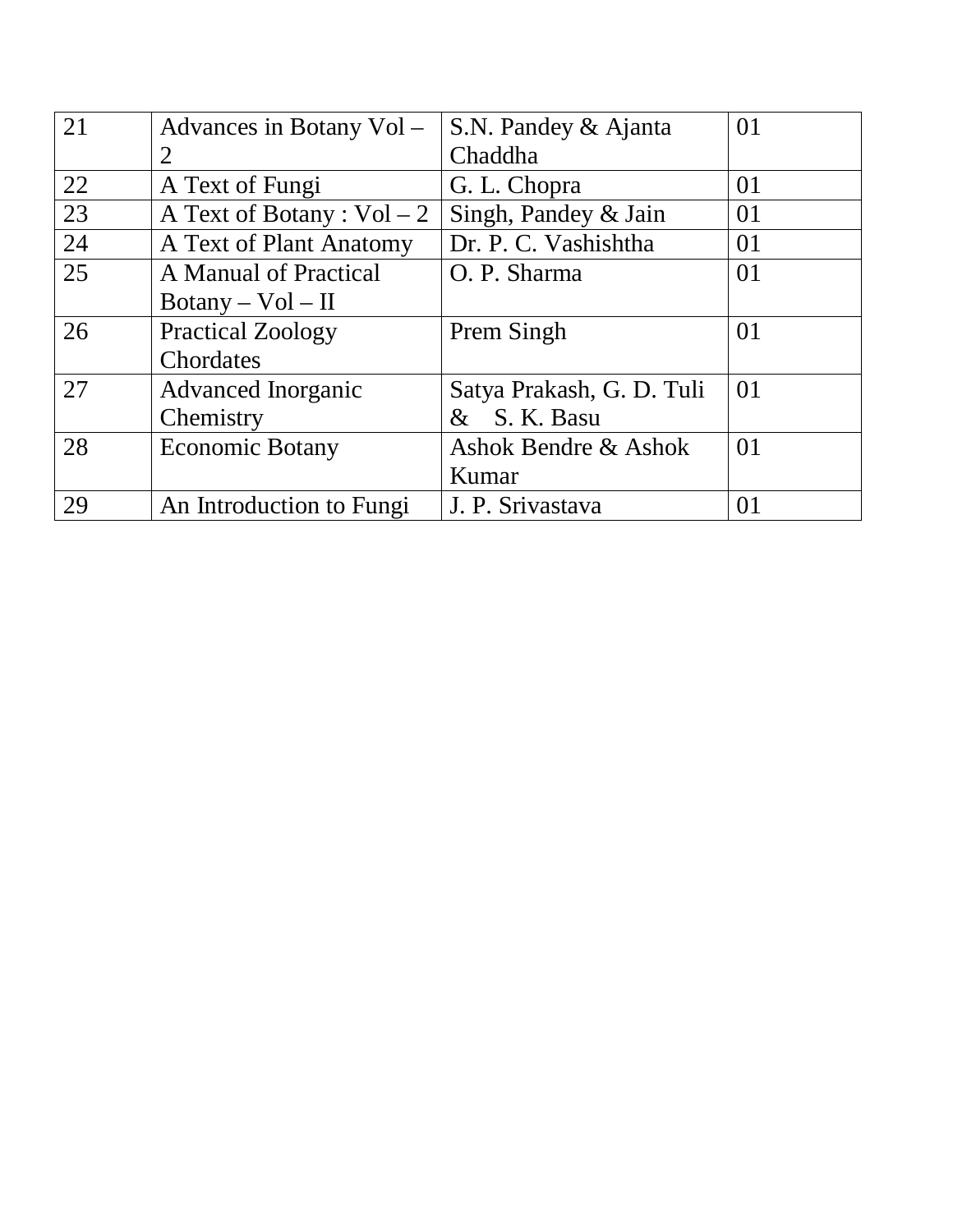# **l= &2013**

| de                 | it <sub>t</sub> rd dk uke        | y{kd dk uke p                                                                                      | $\mathbf{ifr}$ ; ladh |
|--------------------|----------------------------------|----------------------------------------------------------------------------------------------------|-----------------------|
| $\mathbf{I}$ {; k] |                                  |                                                                                                    | $l$ { $;$ k           |
| 01                 | <b>Ke oulifr fokku]1</b>         | MkO, IO, uO ik.Ms, oaehrkik.Ms                                                                     | 20                    |
| 02                 | <b>Ke oulifr fokku 2</b>         | $Mk0$ , $10$ , $10$ ik. Ms, oaehrk ik. Ms                                                          | 20                    |
| 03                 | I ge oulifr fokku 3              | MkO, IO, uO ik.Ms, oaehrkik.Ms                                                                     | 20                    |
| 04                 | I jy ouLifr foKku 1              | $Mk0$ , $10$ , $u0$ ik. Ms, oaehrk ik. Ms                                                          | 20                    |
| 05                 | I jy ouLifr foKku 2              | MkO, IO, uO ik.Ms, oaehrkik.Ms                                                                     | 20                    |
| 06                 | I jy ouLifr foKku 3              | $\overline{\text{MkO}}$ , 10 , $\overline{\text{UO}}$ ik. Ms , $\overline{\text{O}}$ a ehrk ik. Ms | 20                    |
| 07                 | ikkeh ouLifr foKku1              | MkO, 10, uO ik.Ms $vt$ Urk pM <k<math>\tilde{c}oa<br/>ehrk ik.Ms</k<math>                          | 10                    |
| 08                 | i xkeh ouLifr foKku2             | MkO, 10, uO ik.Ms vtUrk pM <k, oa<br="">ehrk ik.Ms</k,>                                            | 10                    |
| 09                 | i xkeh ouLifr foKku3             | MkO, 10, uO ik.Ms vtUrk pM <k, oa<br="">ehrk ik.Ms</k,>                                            | 10                    |
| 10                 | <b>Practical Botany 1</b>        | K.C.Srivastava S.N. Pandey                                                                         | 20                    |
| 11                 | <b>Practical Botany 2</b>        | K.C.Srivastava S.N. Pandey                                                                         | 20                    |
| 12                 | <b>Practical Botany 3</b>        | K.C.Srivastava S.N. Pandey                                                                         | 10                    |
| 13                 | <b>Real Analysis</b>             | Dr. Vinod Kumar                                                                                    | 10                    |
| 14                 | Matrices                         | Dr. Vinod Kumar                                                                                    | 20                    |
| 15                 | Programming in C                 | Dr. Vinod Kumar Saurabh Sax.                                                                       | 10                    |
| 16                 | <b>Methodical Physical</b>       | Dr. S.S.S.Kushwaha                                                                                 | 15                    |
|                    | Chemistry                        |                                                                                                    |                       |
| $\overline{17}$    | efiktMdy Hkkfrd jlk; u           | , 10, 10, 10 d¢kokgk                                                                               | 10                    |
| 18                 | Differential Calculus            | Dr. Vinod Kumar                                                                                    | 20                    |
| 19                 | <b>Numerical Analysis</b>        | Dr. Vinod Kumar                                                                                    | 10                    |
| 20                 | Inorganic Chemistry              | S.C. Tripathi                                                                                      | 15                    |
| 21                 | <b>Practical Chemistry</b>       | Mishra, Kalara, Roomi                                                                              | 25                    |
| 22                 | Organic Chemistry Voll. II       | Mishra, Kalara, Roomi                                                                              | 15                    |
| 23                 | vdkctud jl k; u Hkkx 1           | , I 0 I h0 f=ikBh]mi bhz f=ikBh                                                                    | 10                    |
| 24                 | An Introduction to Practical     | Bajpai, Tripathi, Srivastava                                                                       | 20                    |
|                    | Zoology                          |                                                                                                    |                       |
| 25                 | <b>Practical Chemistry</b>       | Mishra, Kalara, Roomi                                                                              | 25                    |
| 26                 | Algebra                          | S.L. Shukla, Vinod Kumar                                                                           | 20                    |
| 27                 | Convergence                      | S.L. Shukla, Vinod Kumar                                                                           | 20                    |
| 28                 | Linear Algebra                   | Dr. Vinod Kumar                                                                                    | 20                    |
| 29                 | fl Lef Vd dkctud j l k; u Hkkx 2 | $feJk$ dkyj $k$ : $eh$                                                                             | 10                    |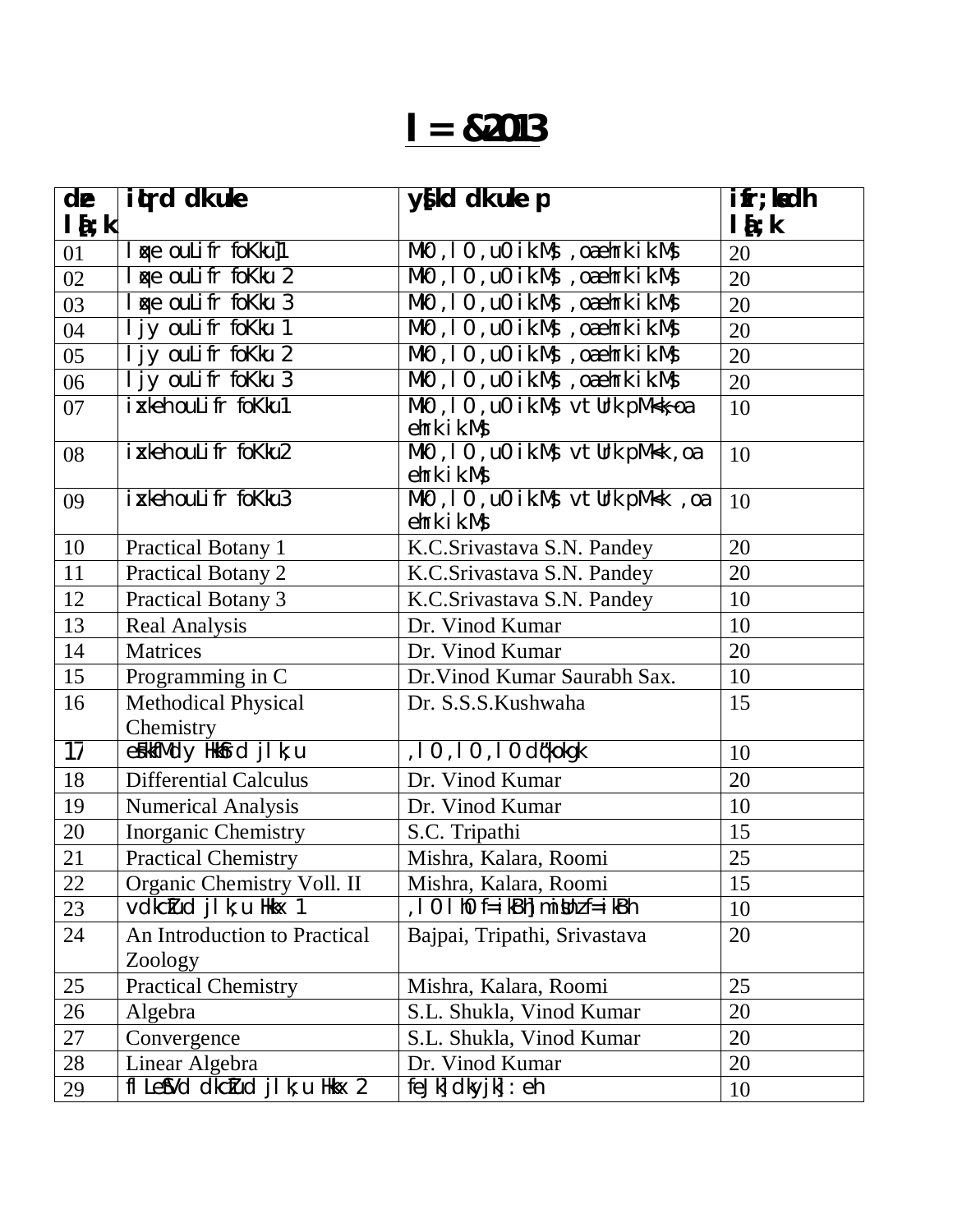| 30 | <b>Systematic Organic</b><br>Chemistry          | Mishra, Kalara, Roomi             | 15 |
|----|-------------------------------------------------|-----------------------------------|----|
| 31 | Inorganic Chemistry Voll . III                  | Tripathi And Tripathi             | 15 |
| 32 | Inorganic Chemistry Voll. II                    | Tripathi And Tripathi             | 15 |
| 33 | <b>Systematic Organic</b><br>Chemistry Voll. 1  | Mishra, Kalara, Roomi             | 15 |
| 34 | <b>Methodical Physical</b><br>Chemistry Voll. 3 | Dr. S.S.S. Kushwaha               | 15 |
| 35 | Dynamics                                        | Dr. K.K.Dixit Dr. Vinod<br>Kum.   | 20 |
| 36 | <b>Vector Calculus</b>                          | Dr. S.L. Shukla Vinod Kumar       | 20 |
| 37 | <b>Complex Analysis</b>                         | Dr. Vinod Kumar                   | 10 |
| 38 | <b>Practical Chemistry</b>                      | Mishra, Kalara, Roomi             | 25 |
| 39 | Hkkfrd jlk; u Hkkx 2                            | , 10, 10, 10 d¢kokgk              | 10 |
| 40 | Three Dimensional Co-<br>ordinate Geometry      | Dr. Vinod Kumar                   | 20 |
| 41 | Trigonometry                                    | Vinod Kumar S.L. Shukla           | 20 |
| 42 | <b>Integral Transforms</b>                      | Vinod Kumar                       | 20 |
| 43 | <b>Linear Programming</b>                       | Dr. Vinod Kumar                   | 10 |
| 44 | An Introduction to<br>Practical Botany Voll. 2  | S.N. Pandey And K.C.<br>Srivastav | 20 |
| 45 | <b>Integral Calculus</b>                        | Dr. Vinod Kumar                   | 20 |
| 46 | Conics                                          | Dr. Vinod Kumar                   | 20 |
| 47 | <b>Methodical Physical</b><br>Chemistry Vol. 2  | S.S.S. Kushwaha                   | 15 |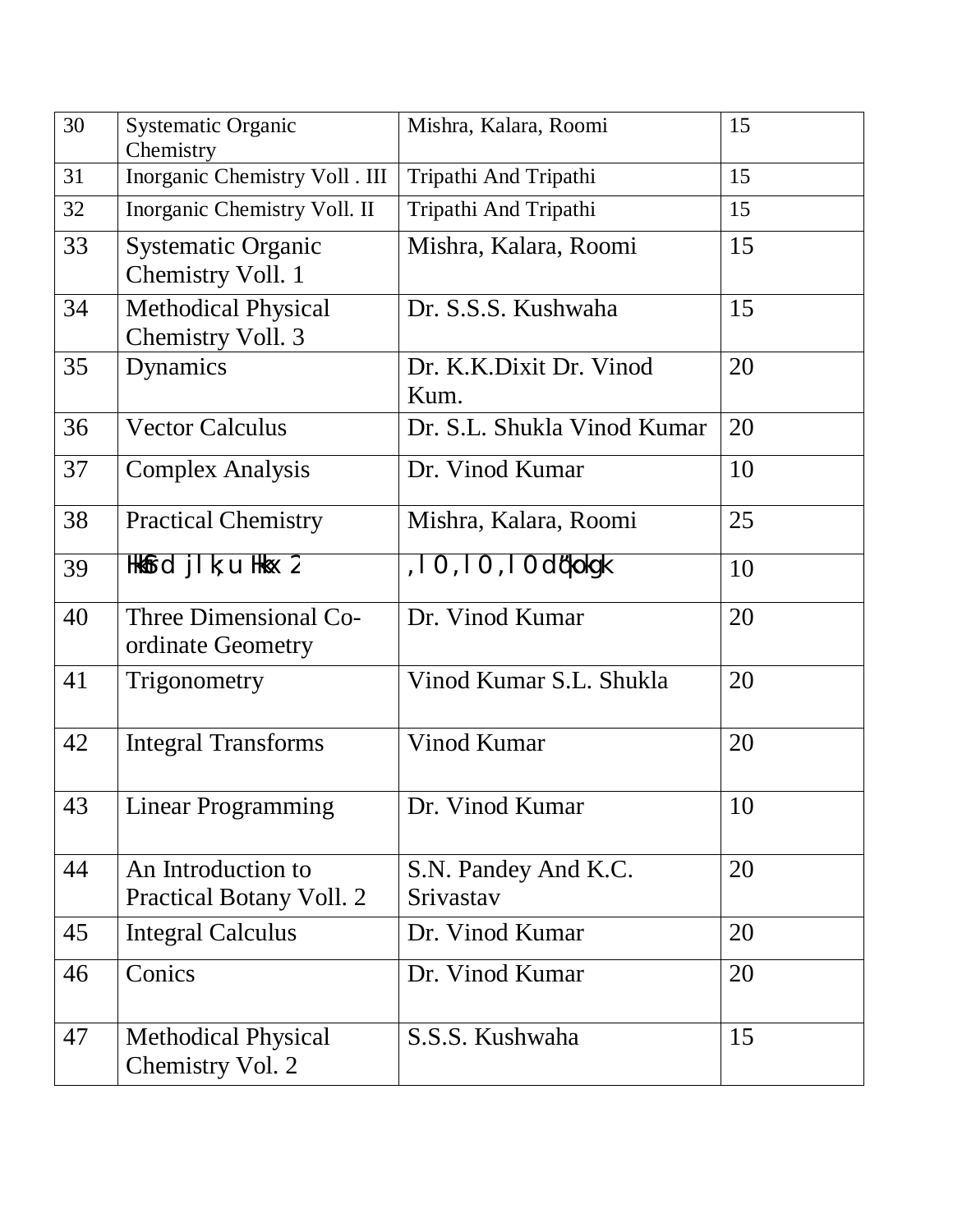| 48 | <b>Statics</b>                                          | Dr. Vinod Kumar                                        | 20 |
|----|---------------------------------------------------------|--------------------------------------------------------|----|
| 49 | Differential Equations $\&$<br><b>Special Functions</b> | Dr. Vinod Kumar                                        | 20 |
| 50 | fl LVeSVd dkcIud jl k; u<br>Hkk $x$ 3                   | $f e J k$ , $d k y j k$ : $e h$                        | 10 |
| 51 | vdkctud jl k; u                                         | , 10 l h0 f=ikBh mi Unz dekj<br>$f = i kBh$            | 10 |
| 52 | $\mathsf{g}$ EkkfMdy Hkk $\mathsf{f}$ rd jlk; u         | $Mk0$ , $10$ , $10$ , $10$ d¢kokqk                     | 10 |
| 53 | vdkctud jl k; u                                         | $\overline{10}$ I hO $f = i$ kBh, oami knz $f = i$ kBh | 10 |
| 54 | $dkcIud$ j k; u Hkkx 1                                  | feJk dkyjk : eh                                        | 10 |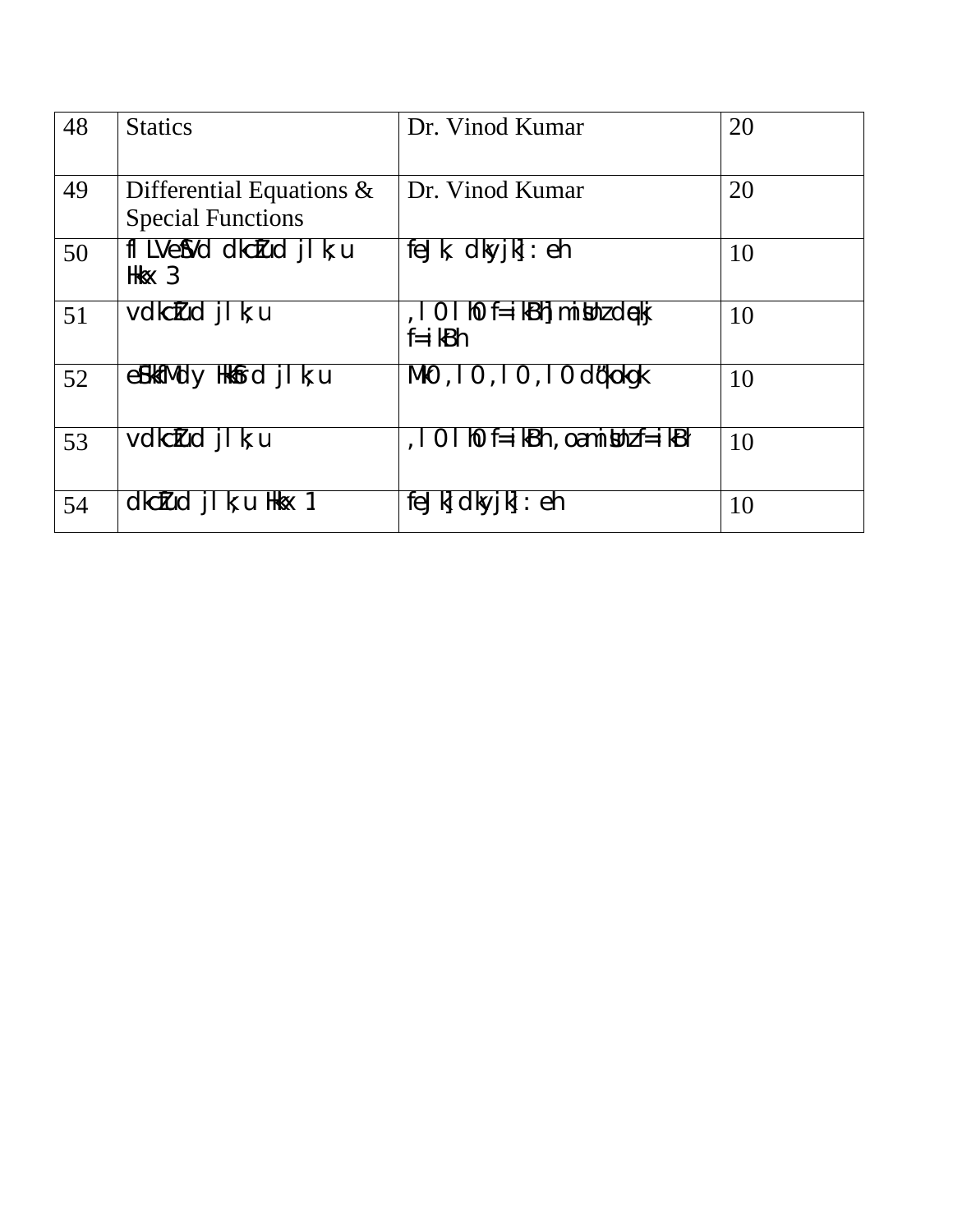### **l= &2014**

| de          | itrd dk uke                                                 | y{kd dk uke p                                          | ifr; ladh     |
|-------------|-------------------------------------------------------------|--------------------------------------------------------|---------------|
| $l$ { $; k$ |                                                             |                                                        | $l$ { $;$ $k$ |
| 01          | A Text Book of Botany                                       | Singh, Pandey, Jain                                    | 01            |
| 02          | Modern Botany II, III                                       | S.N. Padey, Meeta Pandey                               | 02            |
| 03          | <b>Cytogenetics Evolutions and</b><br><b>Plant Breeding</b> | S.N. Pandey                                            | 01            |
| 04          | A Text Book Of Botany I, II                                 | Arjun Kishor Saxena, Ramesh<br>Prasad Sarabhai         | 02            |
| 05          | College Botany-I                                            | Hirendra Chandra Ganguli,<br>Kumud Das, Chittosh Dutta | 01            |
| 06          | Ecology                                                     | Kavita Juneja                                          | 01            |
| 07          | <b>Modern Plant Pathology</b>                               | K.S. Bilgrami, H.C.Dube                                | 01            |
| 08          | Plant Ecology and Soil                                      | R.S.Shukla, P.S. Chadel                                | 01            |
|             | Science                                                     |                                                        |               |
| 09          | <b>Mathematical Statistics</b>                              | P.N. Chatter Ji                                        | 01            |
| 10          | <b>Tensor Analysis</b>                                      | P.N. Chatter Ji                                        | 01            |
| 11          | <b>Vector Analysis</b>                                      | S.L.Shukla, G.P. Bhargava                              | 01            |
| 12          | <b>Advanced Calculush</b>                                   | Dr. Vinod Kumar                                        | 01            |
| 13          | Modern Zoology                                              | Dr.Ramesh Gupta                                        | 01            |
| 14          | <b>Objective Physics</b>                                    | R.C. Lakhan Pal                                        | 01            |
| 15          | Thermodynamics                                              | Y V C Rao                                              | 01            |
| 16          | Conceps Of Physics-I,II                                     | H.C. Verma                                             | 02            |
| 17          | <b>I.I.T Chemistry</b>                                      | O.P Agrawal, Avinash                                   | 01            |
|             |                                                             | Agrawal                                                |               |
| 18          | Introduction To Algorithms II<br>ed.                        | Thomas H. Cormen, Charles, L.<br>Rivist                | 01            |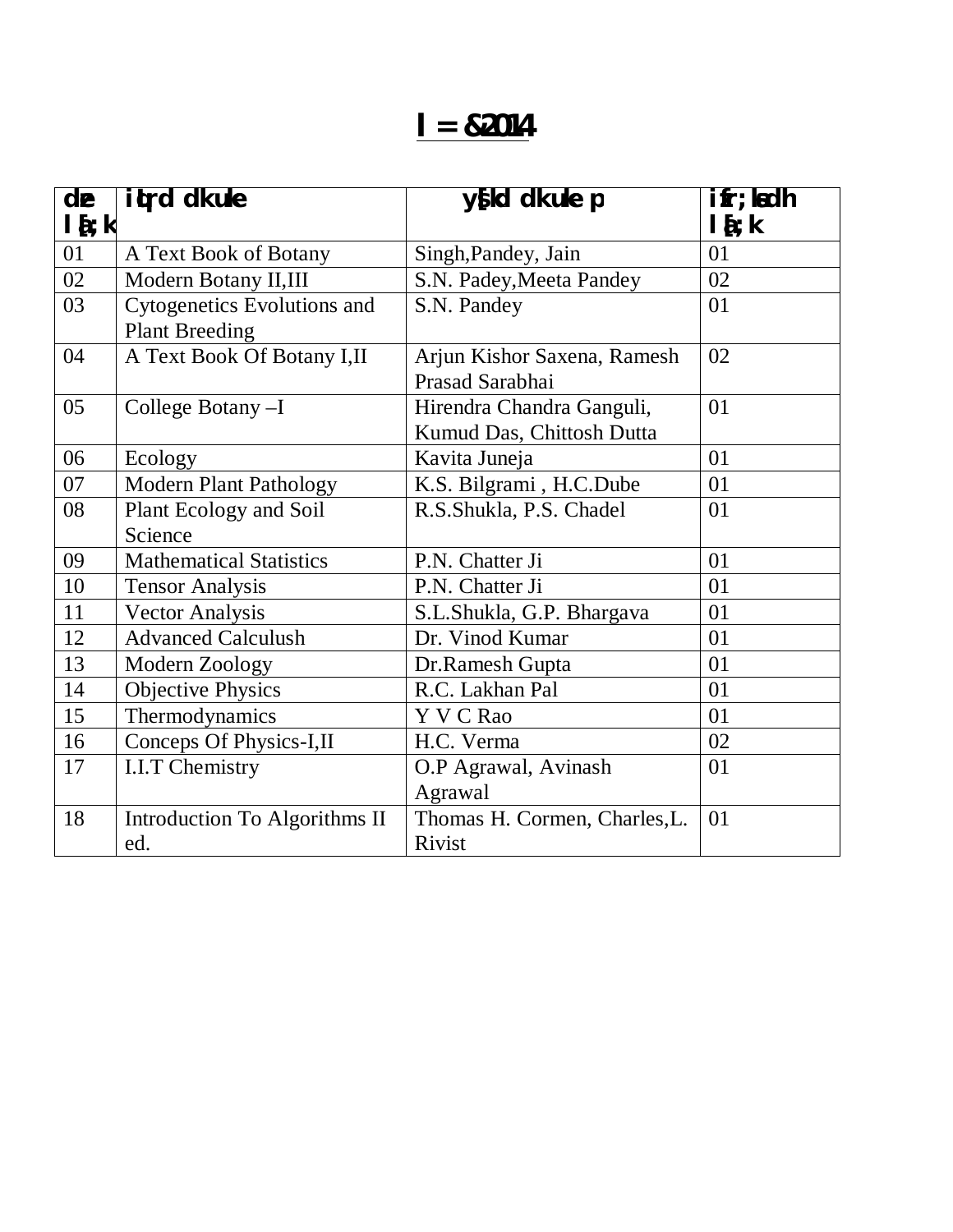| de              | itted dk uke                                                                       | y{kd dk uke p                  | $\overline{\textbf{ifr}}$ ; ladh I $\overline{\textbf{f}}$ ; k |
|-----------------|------------------------------------------------------------------------------------|--------------------------------|----------------------------------------------------------------|
| $l\{t:k}$<br>01 | I kcu dscycy                                                                       | ie I kxj                       | 01                                                             |
| 02              | <b>Exierimenting With The Quantum</b>                                              | S.T. Lakshmi Kumar             | 01                                                             |
|                 | World                                                                              |                                |                                                                |
| 03              | The Chemical History of a candle                                                   | William crookes                | 01                                                             |
| 04              | Evolution                                                                          | Renee borges                   | 01                                                             |
| 05              | Diversity                                                                          | Madhav gadgil                  | 01                                                             |
| 06              | <b>Environment and Self Reliance</b>                                               | Yona Friedman & Eda Schaur     | 01                                                             |
| 07              | The Story of Chemistry                                                             | Anirban Hazra                  | 01                                                             |
| 08              | Science & Everyday Life                                                            | J.B.S. Haldane                 | 01                                                             |
| 09              | The Unknown Einstein                                                               | <b>Bal Phondke</b>             | 01                                                             |
| 10              | Life on Earth                                                                      | Sukanya Datta                  | 01                                                             |
| 11              | Earth's Changing Climate                                                           | <b>Biman Basu</b>              | 01                                                             |
| $\overline{12}$ | Chemistry in Our Life                                                              | <b>Biman Basu</b>              | 01                                                             |
| 13              | <b>Charging The Human Battery</b>                                                  | Dr. D. Porichha                | 01                                                             |
| 14              | Global Warming and Health                                                          | Alok Mukherjee                 |                                                                |
| 15              | Kyon aur Kaise                                                                     | Ghoshe, Home, Sehgal           | 01                                                             |
| 16              | The Story of Physics                                                               | T. Padmanabhan                 | 01                                                             |
| 17              | <b>Exploring Nature</b>                                                            | Nikhil Mohan Patnaiak, Pushp   | 01                                                             |
|                 |                                                                                    | Shri Patnaik                   |                                                                |
| 18              | Yash Pal A Life in Science                                                         | <b>Biman Basu</b>              | 01                                                             |
| 19              | gj pht dgrh g\$∨iuh dgkuh                                                          | tsch, I - gkYMsu               | 01                                                             |
| 20              | vkdk"k uhyk D; kags                                                                | I hoh jkeu                     | 01                                                             |
| 21              | <b>V&amp;Bs ch Nki</b>                                                             | vjfoUn x(rk                    | 01                                                             |
| 22              | idk"k cRrh dk jkl k; fud bfrgkl                                                    | iel kxj                        | 01                                                             |
| 23              | pkYI ZMkfoLu dh vkRedFkk                                                           | $i$ ekn $>$ k                  | 01                                                             |
| 24              | $vk;$ kMhu I fud                                                                   | MkO $fot$ ; $x$ <b>q</b> rk    | 01                                                             |
| 25              | fokku il kj okf'kd fjiky/2013&14                                                   |                                | 01                                                             |
| 26              | fxykl Is [ksy djds ns[kks                                                          | irki ey noijk                  | 01                                                             |
| 27              | ek 9e                                                                              | "; kel $\n  l$ nj "kek $\n  l$ | 01                                                             |
| 28              | i; kbj.k vk $\mathbf{\hat{S}}$ vk $\mathbf{\hat{R}}$ e fullk $\mathbf{\hat{J}}$ rk | ; ksuk Q&Mek vk\$, Mk I kj     | 01                                                             |
| 29              | Ătkl∨k\$vkRe fuHkjrk                                                               | ; kuk OMek                     | 01                                                             |
| 30              | vycVI vkbLVhu I ki {krk fl ) kUr ds<br><b>I LEkki d</b>                            | l ¢k⁄k egrh                    | 01                                                             |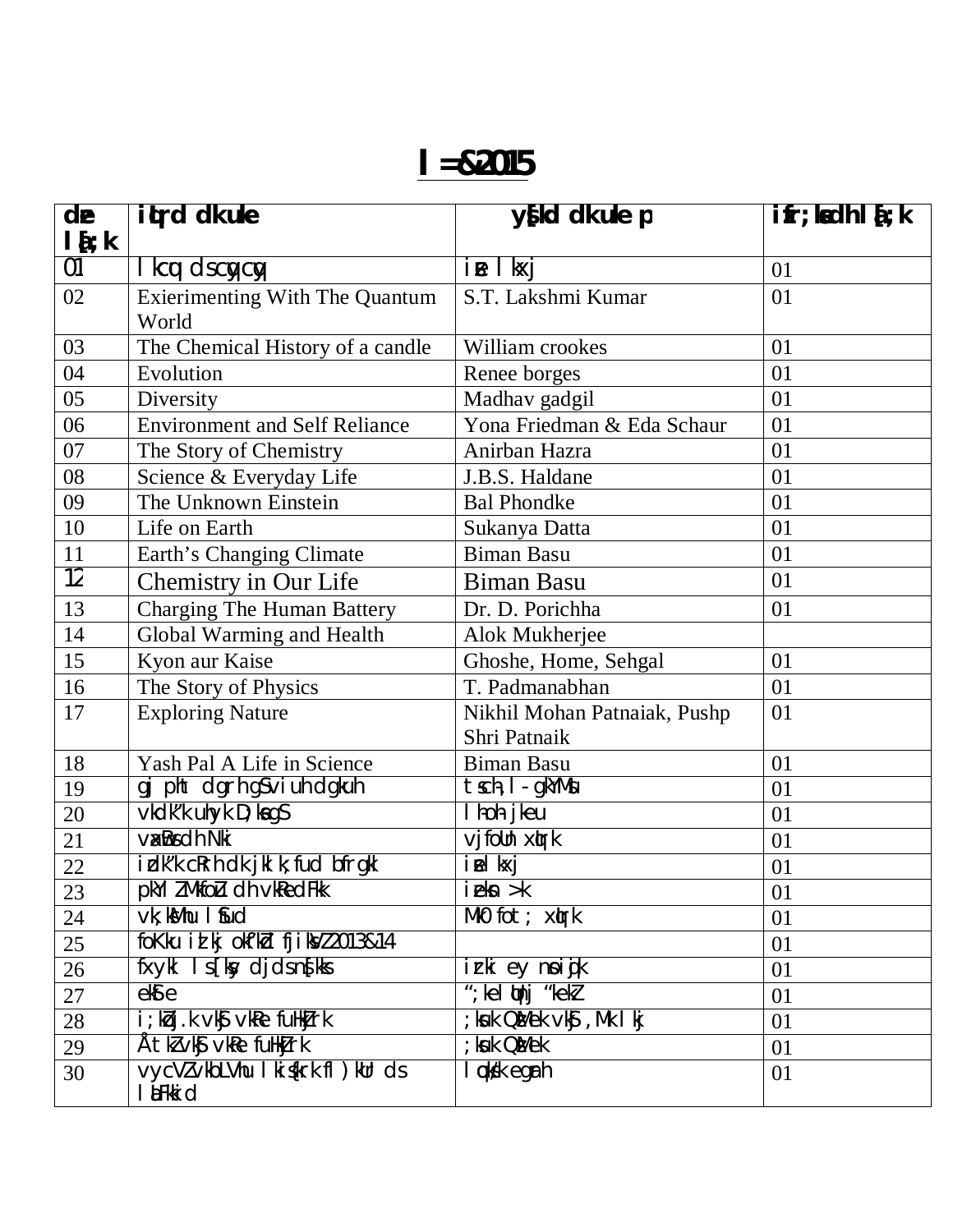| 31 | leLr xfr; kalki {k g \$                  | $fow;$ of $dkcys$                 | 01 |
|----|------------------------------------------|-----------------------------------|----|
| 32 | <b>Hkkfrdh dh dgkuh</b>                  | Fkug i nekukHku                   | 01 |
| 33 | I p rks d<br>l p rks d<br>N vk $\int$ gS | Mk0 ujthz I gxy                   | 01 |
| 34 | $i$ dh i z kx"kkyk                       | fuf[ky ekgu iVukbd ] i qi Jh      | 01 |
|    |                                          | i Vukbd                           |    |
| 35 | [ksy [ksy eaf[kyk&us                     | vjfolln xlrk ] jesk dkBkjh        | 01 |
| 36 | Tá ghia                                  | lisk os jktu ] vjfoUn xirk        | 01 |
| 37 | <b>CIN</b> [kksts CIN cuk; a             | Yfyr fd"kkj   vuoj tkQjh          | 01 |
| 38 | fnYyh ykg LrEHk                          | jke id kn $\int$ jkefuokl vk; $l$ | 01 |
| 39 | $D$ ; ka $\vee$ k $S$ ds s               | ikFkl?kksk nhiadjgke]ujUnzlgxy    | 01 |
| 40 | i Rrks dk fpfM+k?kj                      | vjfolln xtrk                      | 01 |
| 41 | <b>Integral Calculus</b>                 | Vashishtha, Prasad, Yadav,        | 08 |
|    |                                          | Siddiqui                          |    |
| 42 | <b>Differential Calculus</b>             | Vashishtha, Singh, Prasad,        | 08 |
|    |                                          | Verma                             |    |
| 43 | Trigonometry                             | Vashishtha, Ahuja, Srivastava,    | 08 |
|    |                                          | Mishra                            |    |
| 44 | <b>Vector Calculus</b>                   | Vashishtha, Srivastava, Singh,    | 08 |
|    |                                          | Kumar                             |    |
| 45 | Algebra                                  | Vashishtha, Sharma, Pathak,       | 08 |
|    |                                          | Prasad, Arora                     |    |
| 46 | Geometry                                 | Vashishtha, Sharma, Srivastava,   | 06 |
|    |                                          | Sharma, Chandel                   |    |
| 47 | Real Analysis                            | Vashishtha & Vashishtha           | 08 |
| 48 | Numerical Analysis and                   | Vashishtha & Vashishtha           | 08 |
|    | Programming in c                         |                                   |    |
| 49 | Dynamics                                 | Vashishtha, Gupta, Srivastava,    | 08 |
|    |                                          | Sharma                            |    |
| 50 | <b>Differential Equations</b>            | Vashishtha, Gupta, Srivastava,    | 08 |
|    |                                          | Kumar                             |    |
| 51 | <b>Statics</b>                           | Vashishtha, Gupta, Sharma,        | 08 |
|    |                                          | Mishra, Arora                     |    |
| 52 | Matrices                                 | Vashishtha, Sharma, Yadav,        | 08 |
|    |                                          | Arora Kumar                       |    |
| 53 | <b>Integral Transforms</b>               | Vashishtha, Gupta, Singh,         | 06 |
|    |                                          | Verma, Vashishtha                 |    |
| 54 | Linear Algebra                           | Vashishtha, Singh, Sharma,        | 08 |
|    |                                          | Srivastava, Gupta                 |    |
| 55 | Linear Programming                       | Vashishtha, Gupta, Sharma,        | 08 |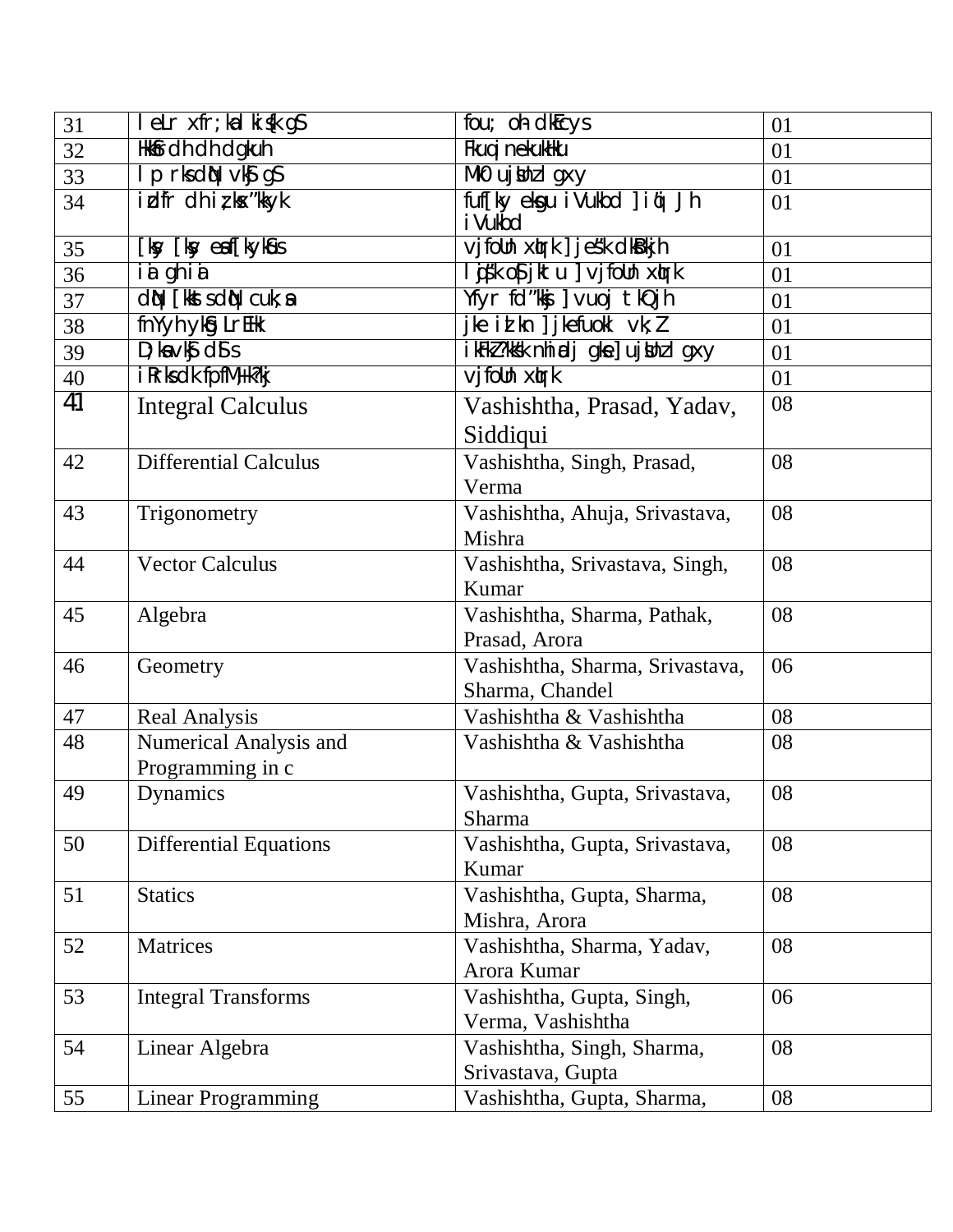|    |                                           | Srivastava                                                                     |    |
|----|-------------------------------------------|--------------------------------------------------------------------------------|----|
| 56 | <b>Complex Analysis</b>                   | Vashishtha & Vashishtha                                                        | 08 |
| 57 | <b>Advanced Organic Chemistry</b>         | Jagdamba Singh, Yadav                                                          | 08 |
| 58 | <b>Physical Chemistry</b>                 | J.N. Gurtu                                                                     | 05 |
| 59 | Inorganic Chemistry                       | S.K. Agrawal, Keemti Lal                                                       | 08 |
| 60 | <b>Organic Chemistry</b>                  | Jagdamba Singh, Yadav                                                          | 08 |
| 61 | A text book of Optics                     | N. Subramanyaham, Brijlal                                                      | 07 |
| 62 | Heat Thermodynamics and                   | Brijlal, Subramanyaham                                                         | 07 |
|    | <b>Statistical Physics</b>                |                                                                                |    |
| 63 | Electro magnetics                         | J.P. Agarwal                                                                   | 08 |
| 64 | <b>Elements of Quantum Mechanics</b>      | J.P. Agrawal                                                                   | 08 |
| 65 | <b>Relativity and Statistical Physics</b> | J.P. Agrawal                                                                   | 08 |
| 66 | Solid State and Nuclear Physics           | J.P. Agrawal                                                                   | 08 |
| 67 | <b>Solid State Electronics</b>            | J.P. Agrawal                                                                   | 08 |
| 68 | Mechanics and wave motion                 | J.C. Upadhyaya                                                                 | 07 |
| 69 | <b>Circuit Fundamentals and Basic</b>     | J.P. Agrawal                                                                   | 08 |
|    | Eloctronics                               |                                                                                |    |
| 70 | iz kxkRed ouLifr foKku Hkkx 2             | v"kkd clint v"kkd dekj                                                         | 08 |
| 71 | <b>Practical Botany-III</b>               | Ashok M. Bendre                                                                | 08 |
| 72 | iz kxkRed itf.k foKku vd"ks dh            | $, 10, 10$ yky                                                                 | 06 |
| 73 | iz kxkRed ouLifr foKku Hkkx 1             | v"kkd clint v"kkd dekj                                                         | 08 |
| 74 | dkf"kdk foKku, oa vkupkfi"kdh             | ihOd0 x(rk                                                                     | 08 |
| 75 | vd"ks dh                                  | vkj0, y0 dkViky                                                                | 08 |
| 76 | d"ks dh                                   | vkj0, y0 dkViky                                                                | 08 |
| 77 | iz kxkRed d"ks dh                         | $, 10, 10$ yky                                                                 | 08 |
| 78 | ouLifr foKku Hkx 1                        |                                                                                | 08 |
| 79 | vkoRrchth ofxZh fodkl , oa tuu            | $\lceil \ln \ln   \cdot \ln   \cdot \ln   \cdot \ln   \cdot \ln   \cdot \ln  $ | 08 |
| 80 | ilf.k"kjhj fdr,k foKku ,oa tib jl k; u    | "kk $L = h$ , oa "k $\nabla$                                                   | 08 |
| 81 | <b>Indocrinology and Reproductive</b>     | K.V. Shastry                                                                   | 08 |
|    | <b>Biology</b>                            |                                                                                |    |
| 82 | <b>Practical Zoology</b>                  | S.S. Lal                                                                       | 08 |
| 83 | ikni "kjhj fdzk foKku, oatbjlk; u         | $fl$ $gl$ $ik.Ms$ $l$ $th$                                                     | 08 |
| 84 | mPp ukudkMMV+                             | ohj ckyk jLrkxh                                                                | 05 |
| 85 | fuEu ukudkMW <sub>ł</sub>                 | ohj ckyk jLrkxh                                                                | 05 |
| 86 | Vuiz Dr rFkk VkfFkd ty fokku              | ohj ckyk jLrkxh                                                                | 05 |
| 87 | uohu ifjpk; kRed ouLifr foKku 1           | , I Od <b>O</b> xtrk                                                           | 05 |
| 88 | uohu ifjpk; kRed ouLifr foKku 2           | , I Od <b>O</b> xtrk                                                           | 05 |
| 89 | uohu ifjpk; kRed ouLifr foKku 3           | , I Odo xtrk                                                                   | 05 |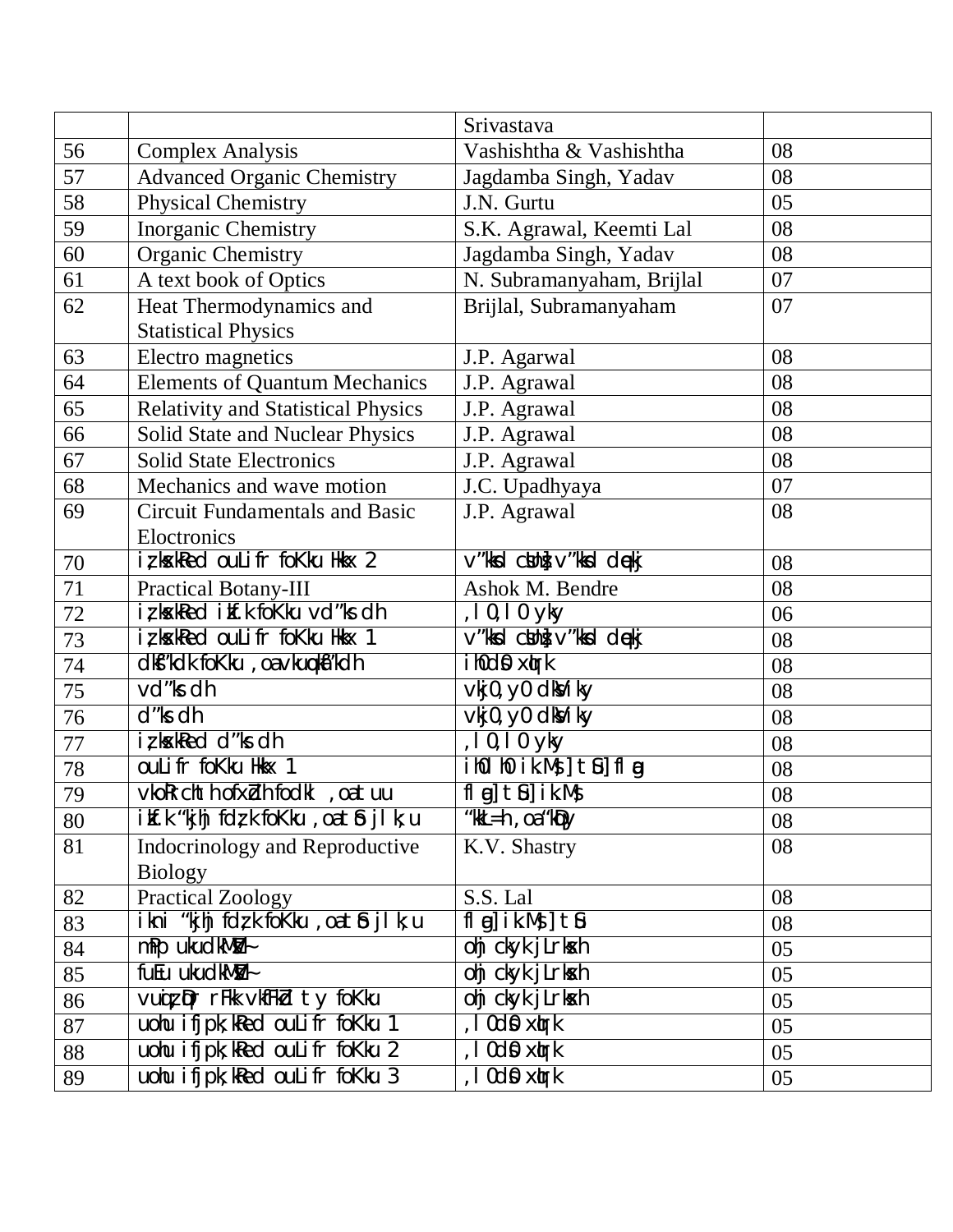| de<br>$I_{i}$ | <b>ited dkuke</b>      | $y$ [kd dk uke p           | $\mathbf{ifr}$ ; ladh $\mathbf{I}$ $\mathbf{\hat{i}}$ ; k |
|---------------|------------------------|----------------------------|-----------------------------------------------------------|
| -01           | <b>Vector Calculus</b> | S.l. Shukla, G.P. bhargava |                                                           |
| 02            | Conics                 | Vinod Kumar                |                                                           |
| 03            | Convergence            | S.l. Shukla, Vinod kumar   |                                                           |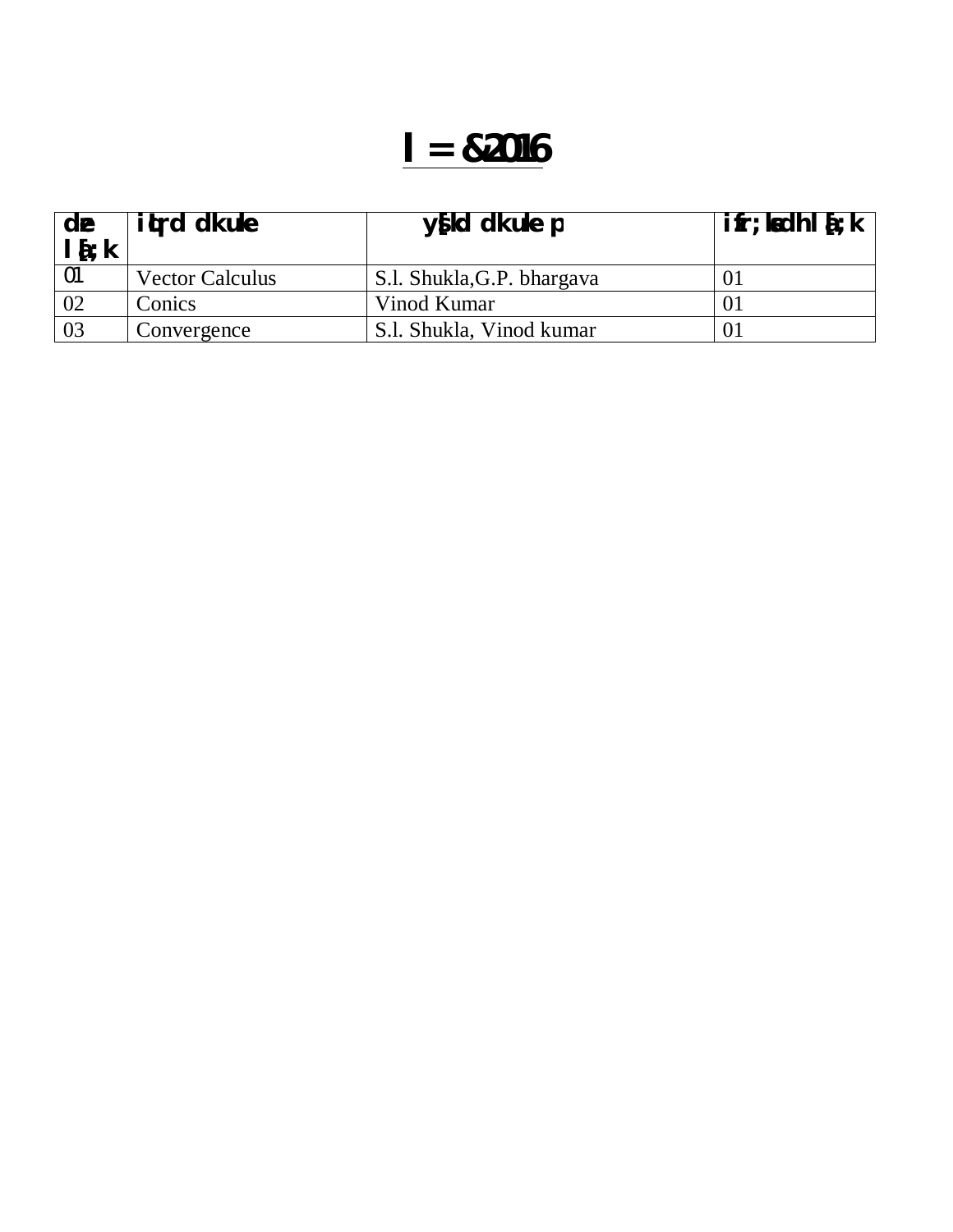### **Qjojh &2019**

| de             | itrd dk ule                                                     | $y$ [kd dk uke p          | $\textbf{ifr}$ ; kadh $\textbf{I}$ $\textbf{\{t}}$ ; k if $\textbf{iflr}$ frffk |            |
|----------------|-----------------------------------------------------------------|---------------------------|---------------------------------------------------------------------------------|------------|
| $l\{i\}$       |                                                                 |                           |                                                                                 |            |
|                |                                                                 |                           |                                                                                 |            |
| $\mathbf 1$    | fMftVy ek/; e vkg                                               | vke fodkl                 | 1                                                                               | 01-02-2019 |
|                | fgUnh eafoKku I pokj                                            |                           |                                                                                 |            |
| $\overline{2}$ | [kkuiku ∨k <b>ĵjl</b> k;u                                       | d".k dekj feJ             | 1                                                                               | 01-02-2019 |
| $\overline{3}$ | $d''$ . k fooj vk $y$ vll;<br>foKku dFkk, a                     | $t$ ; $r$ fo".kqukjyhdj   | 1                                                                               | 01-02-2019 |
| 4              | $\overline{ehk}$ ifjp;                                          | f'koxki ky feJk           | 1                                                                               | 01-02-2019 |
| 5              | $\overline{vk}$ ; $kMhu$ I fud                                  | fot; xirk                 | 1                                                                               | 01-02-2019 |
| 6              | The Story of a Stone                                            | D.N.Wadia                 | 1                                                                               | 01-02-2019 |
| $\overline{7}$ | ejk nktr felVj yhdh                                             | t Ocho, I o gkYMu         | 1                                                                               | 01-02-2019 |
| 8              | i RFkj dh dgkuh                                                 | $Mh0$ , u0okf $M; k$      | 1                                                                               | 01-02-2019 |
| 9              | egkuxj                                                          | Vh0oh0t; u                | 1                                                                               | 01-02-2019 |
| 10             | Megcities                                                       | T.V.Jaym                  | 1                                                                               | 01-02-2019 |
| 11             | oKkfud nf"Vdksk<br>$p$ <b>q</b> k $f$ r; k, oa i $k$ Fkfedrk, a | Locksk egrh               | 1                                                                               | 01-02-2019 |
| 12             | ge ullgafoKkuh g\$                                              | e/kqi <b>r</b>            | 1                                                                               | 01-02-2019 |
| 13             | Origami Fun and                                                 | V.S.S.Sastry              | 1                                                                               | 01-02-2019 |
|                | <b>Mathematics</b>                                              |                           |                                                                                 |            |
| 14             | Witnes to the                                                   | Dines C. Sharma           | $\mathbf 1$                                                                     | 01-02-2019 |
|                | Meltdawn of a                                                   |                           |                                                                                 |            |
|                | <b>Science Reporter</b>                                         |                           |                                                                                 |            |
| 15             | Hkkfrdh dh dgkuh                                                | euq i nekukHke            | 1                                                                               | 01-02-2019 |
| 16             | <b>Story of Evoluation</b>                                      | <b>Govind Bhattachary</b> | $\overline{2}$                                                                  | 01-02-2019 |
| 17             | mojd, oa iksk.k                                                 | $f$ nusk $ef.$ k          | $\overline{2}$                                                                  | 01-02-2019 |
| 18             | <b>V&amp;Bs ch Nki</b>                                          | $v$ jfolln $x$ tr $k$     | $\overline{2}$                                                                  | 01-02-2019 |
| 19             | May Approches to                                                | V.SS&ry                   | $\overline{2}$                                                                  | 01-02-2019 |
| 20             | xekirh /kjrh vkj LokLF;                                         | vkykd e(kthl              | $\overline{2}$                                                                  | 01-02-2019 |
| 21             | ХжјеМу                                                          | foukn dekj feJ            | $\overline{2}$                                                                  | 01-02-2019 |
| 22             | fokku dsizkx                                                    | irkiey noijk              | $\overline{2}$                                                                  | 01-02-2019 |
| 23             | $xq.k$ feekd $vks$ ; FikkFkZ                                    | Ukkjk; .k pUnzjk.kk       | $\overline{2}$                                                                  | 01-02-2019 |
| 24             | iorksij ludV                                                    | glutkon [kku              | $\mathbf 1$                                                                     | 01-02-2019 |
| 25             | Mountains under                                                 | Hasan javed khan          | 1                                                                               | 01-02-2019 |
| 26             | siege<br>Moments in                                             | <b>Rintu Nath</b>         | 1                                                                               | 01-02-2019 |
|                |                                                                 |                           |                                                                                 |            |
|                | Mathematics                                                     |                           |                                                                                 |            |